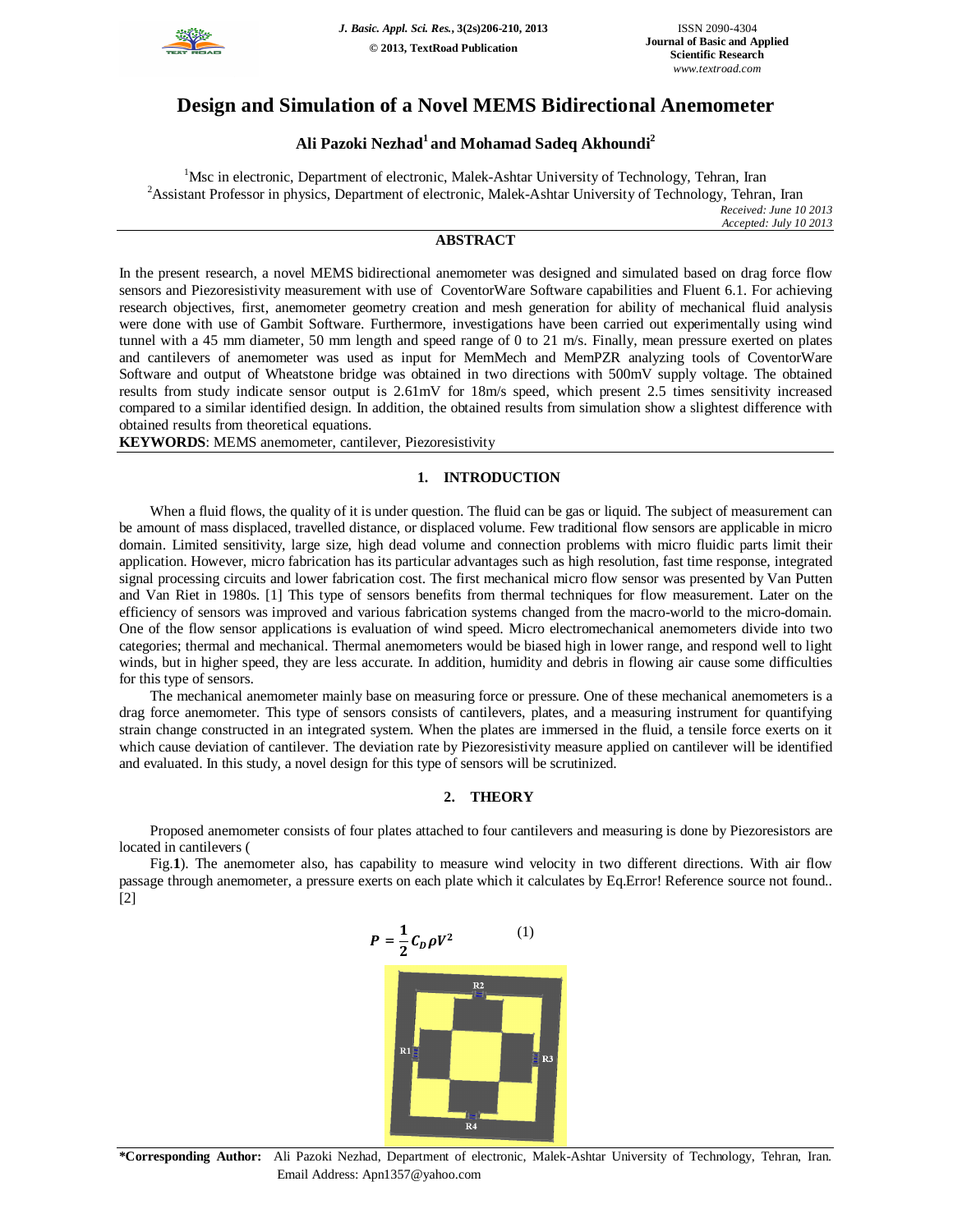#### **Fig.1:** The designed sensor model

In this equation, P is exerted pressure on plate, is drag coefficient,  $\rho$  is air density, and V is wind velocity.  $C_D$  is depending on Reynolds number and experimental measurements.

Reynolds number for proposed design denoted by

$$
Re = \frac{V}{v} \cdot \frac{4A}{t} \qquad 206 \qquad (2)
$$

Which V is wind velocity, u is kinetic air viscosity,  $A_{CH}$  and S are the area and perimeter of the flow channel. With substituting the relative numbers of the intended design, Reynolds number for 21m/s speed was around 1800, which with respect to it,  $C<sub>D</sub>$  was around 0.4.

The stress for each cantilever illustrated by Eq.(3) [3]

$$
\sigma(x) = \frac{M(x)c}{I} = \frac{6Fx}{bt^2}
$$
 (3)  
=  $\frac{Fx}{Z}$ 

In this equation,  $\sigma(x)$  is cantilever stress for distance x of force exertion,  $M(x)$  is bending moment in distance x, c=t/2 is the distance from neutral axis to cantilever surface, t is cantilever thickness, I is cantilever and plate inertia moment, X section modulus of cantilever, and b is cantilever width. Section modulus obtains from below

$$
Z = \frac{bt^2}{6}
$$
 (4)  
Also, the applied force F on the plates is expressed by  

$$
F = P \times A
$$
 (5)

Which A is total area of cantilever and plate.

Area of A is calculated by Eq.(6)

$$
A = W \times L + a \times b \tag{6}
$$

In this equation, *W* is plate width, *L* is plate length, *a* is cantilever length and *b* is its width. In

Fig. 2, one of the designed cantilevers is shown which its dimensions are W=1500 $\mu$ m, L=1000 $\mu$ m, t=10 $\mu$ m, x=700 $\mu$ m, a=200µm and b=400µm. With substitution of the dimensions in above equations, the maximum stress was obtained from pressure exertion of 100Pa, which is equal to 16.5MPa, and it is compatible with the results of simulation.



**Fig. 2:** One of the designed Cantilevers

#### **3. ELECTRIC DESIGN**

This sensor benefits from a Wheatstone bridge (Fig.3) with four P-type boron- doped piezoresistors near edges of cantilevers as shown in

Fig.1. Cantilevers and Piezoresistors are in crystalline direction of  $(110)$  and on crystalline surface of  $\langle 100 \rangle$ .

Each pair of these Piezoresistors faces each other, so two Piezoresistors R1, R3 is parallel to normal stress  $\sigma(x)$  and two Piezoresistors R2 and R4 are perpendicular to it.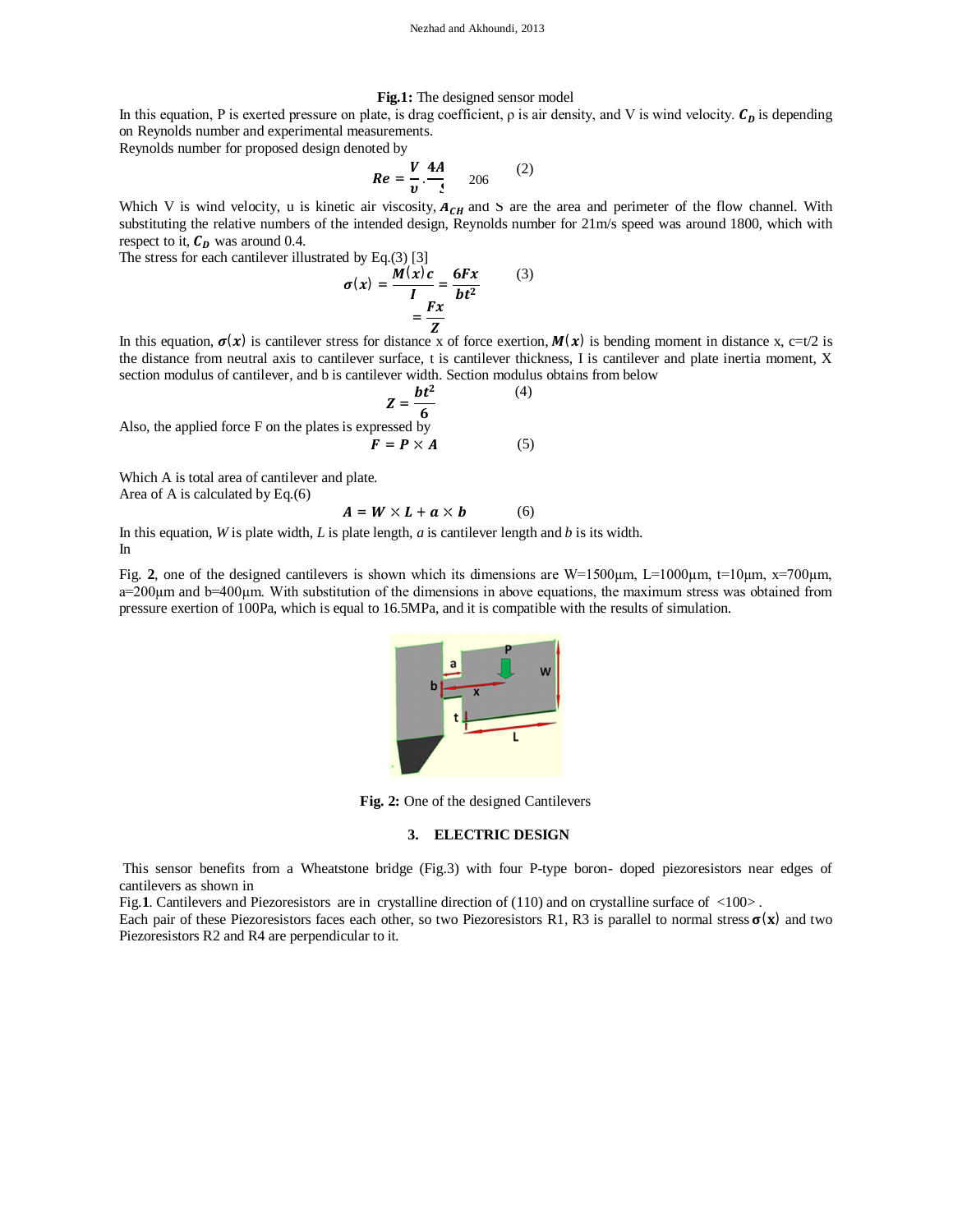

**Fig.3:** Wheatstone bridge of anemometer

The change in resistance R1 and R3 with  $(\frac{AR}{R})$  $\frac{\Delta R}{R}$ )<sub>l</sub> and the change in resistance of R2 and R4 with ( $\frac{\Delta R}{R}$ )  $\frac{dE}{dt}$ <sub>t</sub> have been shown which obtains from Eq.(7) and (8). [4]

$$
(\frac{\Delta R}{R})_l = \pi_l \sigma_l + \pi_{l-l} \tag{8}
$$

$$
(\frac{\Delta R}{R})_t = \pi_l \sigma_t + \pi_t \sigma_l \tag{8}
$$

In Eq.(7) and (8), for p-type Piezoresistors,  $\pi_1 = 71.8 \times 10^{-11} \text{Pa}^{-1}$  is Piezoresistive parallel coefficient and  $\pi_{t}$ = -66.3×10<sup>-11</sup>Pa<sup>-1</sup> is Piezoresistive perpendicular coefficient.  $\sigma_1$  and  $\sigma_t$  are also show parallel and perpendicular stress components, respectively. Eq.(9) shows Wheatstone bridge output voltage for supply voltage  $V_{\text{supply}}$ .

$$
\frac{V_{out}}{V_{supply}}
$$
\n
$$
= \frac{\left(\frac{AR}{R}\right)_l - \left(\frac{AR}{R}\right)_l}{2 + \left(\frac{AR}{R}\right)_l + \left(\frac{AR}{R}\right)_l}
$$
\n(9)

#### **4. SIMULATION**

For achieving the research objectives, first the sensor model constructed by Gambit Software and for creating identical conditions with the field data of reference article [5], the sensor was placed in wind tunnel with 45mm diameter and 50mm length. In next step, mesh generation was done for whole system as an appropriate output file was obtained from it by Fluent Software.

Finally, mesh geometry was analysed by Fluent Software under atmospheric pressure and temperature of 300 degree Kelvin and the average pressure decrease on cantilevers for speed of wind from 0 to 21 m/s were recorded.

Fig. 4 shows mesh model and speed vectors in Fluent Software, and

Fig. 5 shows pressure contour of cantilevers for 18m/s.

Fig.6 also illustrates average pressure exerted on sensor as a function of wind velocity.

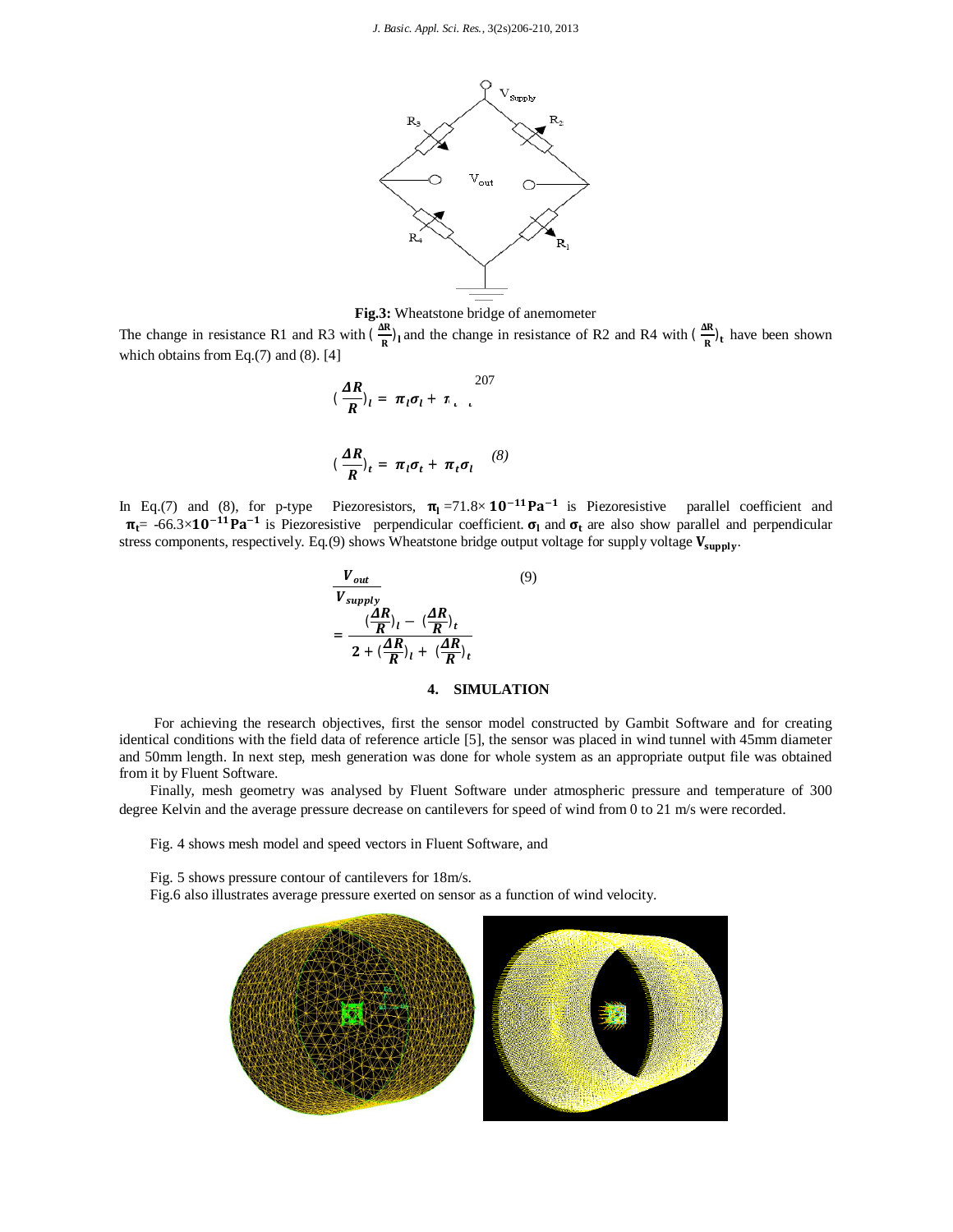**Fig. 4:** Gambit mesh model and wind velocity vectors



**Fig. 5:** Cantilevers pressure contour



**Fig.6:**Pressure vs. wind velocity

After this step, the sensor was designed according to Fig.7 by CoventorWare Software.



**Fig.7:** Designed sensor in CoventorWare

First, mechanical analysis of MemMech was obtained under provided pressure by Fluent Software in two directions, and results were used as input for MemPZR Piezoresistive analyser. For comparison with the results of reference article [5], Wheatstone bridge supply voltage was considered equal 500mV. Fig.8 illustrates sensor output vs. input pressure in two directions.



For assessment of simulation results with theoretical texts, the diagram for anemometer output voltage obtained from simulation and theoretical equations and were compared which expressed in

Fig.9. Overlaying of the results showed insignificant deviation.